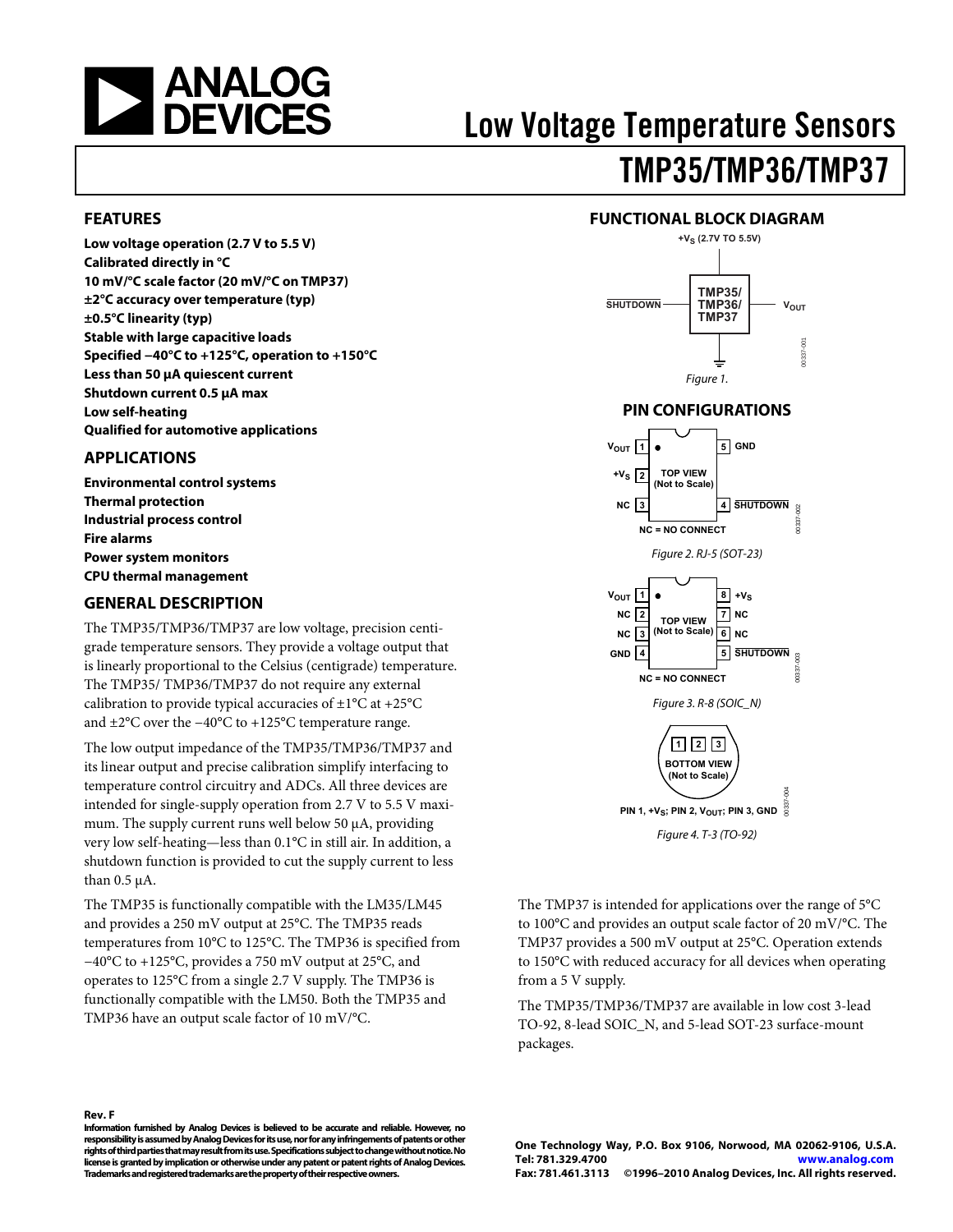### <span id="page-1-0"></span>TABLE OF CONTENTS

### **REVISION HISTORY**

#### **11/10—Rev. E to Rev. F**

| $R/0$ $R_{\text{ev}}$ D to $R_{\text{ev}}$ F |  |
|----------------------------------------------|--|

#### **8/08—Rev. D to Rev. E**

| ------ |  |
|--------|--|

#### **3/05—Rev. C to Rev. D**

| Average and Differential Temperature Measurement 12 |  |
|-----------------------------------------------------|--|
|                                                     |  |
| Thermocouple Signal Conditioning with Cold-Junction |  |
| Using TMP3x Sensors in Remote Locations  15         |  |
| Temperature to 4-20 mA Loop Transmitter  15         |  |
|                                                     |  |
| Driving Long Cables or Heavy Capacitive Loads 17    |  |
|                                                     |  |
|                                                     |  |
|                                                     |  |
|                                                     |  |

#### **10/02—Rev. B to Rev. C**

| Deleted Text from Commentary on Long-Term Stability |  |
|-----------------------------------------------------|--|
|                                                     |  |
|                                                     |  |
| 9/01-Rev. A to Rev. B                               |  |
|                                                     |  |
|                                                     |  |
|                                                     |  |

#### **6/97—Rev. 0 to Rev. A**

**3/96—Revision 0: Initial Version**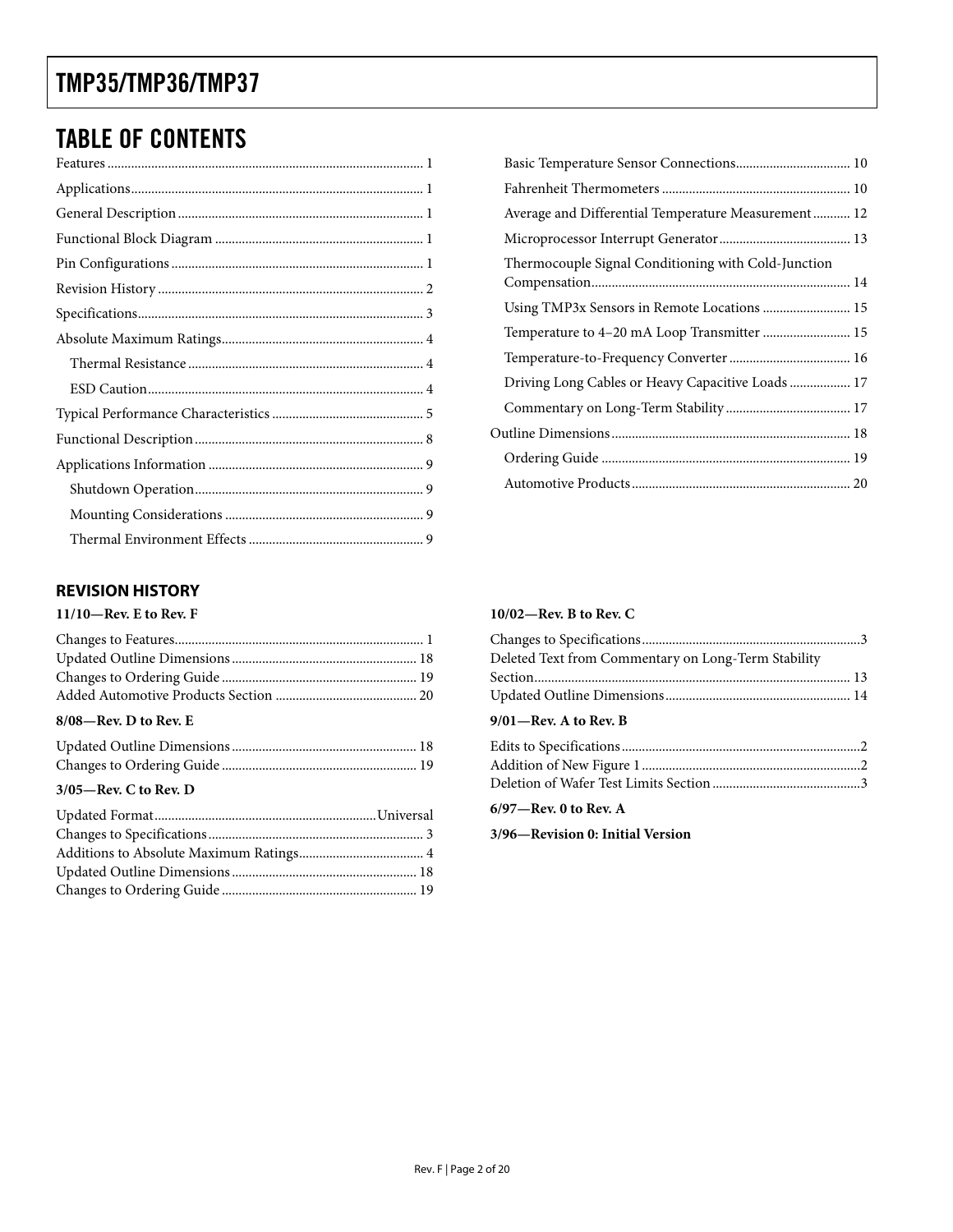### <span id="page-2-0"></span>**SPECIFICATIONS**

 $\rm V_S$  = 2.7 V to 5.5 V, −40°C ≤ T^A ≤ +125°C, unless otherwise noted.

### **Table 1.**

| Parameter <sup>1</sup>         | Symbol          | <b>Test Conditions/Comments</b>                                            | Min         | <b>Typ</b> | <b>Max</b>   | Unit                |
|--------------------------------|-----------------|----------------------------------------------------------------------------|-------------|------------|--------------|---------------------|
| <b>ACCURACY</b>                |                 |                                                                            |             |            |              |                     |
| TMP35/TMP36/TMP37 (F Grade)    |                 | $T_A = 25^{\circ}C$                                                        |             | ±1         | ±2           | °C                  |
| TMP35/TMP36/TMP37 (G Grade)    |                 | $T_A = 25^{\circ}C$                                                        |             | ±1         | ±3           | °C                  |
| TMP35/TMP36/TMP37 (F Grade)    |                 | Over rated temperature                                                     |             | ±2         | ±3           | °C                  |
| TMP35/TMP36/TMP37 (G Grade)    |                 | Over rated temperature                                                     |             | ±2         | ±4           | $^{\circ}$ C        |
| Scale Factor, TMP35            |                 | $10^{\circ}C \leq T_A \leq 125^{\circ}C$                                   |             | 10         |              | $mV$ <sup>o</sup> C |
| Scale Factor, TMP36            |                 | $-40^{\circ}$ C $\leq$ T <sub>A</sub> $\leq$ +125 $^{\circ}$ C             |             | 10         |              | $mV$ <sup>o</sup> C |
| Scale Factor, TMP37            |                 | $5^{\circ}$ C $\leq$ T <sub>A</sub> $\leq$ 85 $^{\circ}$ C                 |             | 20         |              | $mV$ <sup>o</sup> C |
|                                |                 | $5^{\circ}$ C $\leq$ T <sub>A</sub> $\leq$ 100 $^{\circ}$ C                |             | 20         |              | mV/°C               |
|                                |                 | $3.0 V \le V_5 \le 5.5 V$                                                  |             |            |              |                     |
| Load Regulation                |                 | $0 \mu A \leq I_L \leq 50 \mu A$                                           |             |            |              |                     |
|                                |                 | $-40^{\circ}$ C $\leq$ T <sub>A</sub> $\leq$ +105°C                        |             | 6          | 20           | $m^{\circ}C/\mu A$  |
|                                |                 | $-105^{\circ}$ C $\leq$ T <sub>A</sub> $\leq$ +125 $^{\circ}$ C            |             | 25         | 60           | m°C/µA              |
| Power Supply Rejection Ratio   | <b>PSRR</b>     | $T_A = 25^{\circ}C$                                                        |             | 30         | 100          | $m^{\circ}$ C/V     |
|                                |                 | $3.0 V \leq V_S \leq 5.5 V$                                                |             | 50         |              | $m^{\circ}$ C/V     |
| Linearity                      |                 |                                                                            |             | 0.5        |              | °C                  |
| Long-Term Stability            |                 | $T_A = 150^{\circ}$ C for 1 kHz                                            |             | 0.4        |              | $^{\circ}$ C        |
| SHUTDOWN                       |                 |                                                                            |             |            |              |                     |
| Logic High Input Voltage       | V <sub>IH</sub> | $V_s = 2.7 V$                                                              | 1.8         |            |              | $\vee$              |
| Logic Low Input Voltage        | $V_{II}$        | $V_S = 5.5 V$                                                              |             |            | 400          | mV                  |
| <b>OUTPUT</b>                  |                 |                                                                            |             |            |              |                     |
| <b>TMP35 Output Voltage</b>    |                 | $T_A = 25^{\circ}C$                                                        |             | 250        |              | mV                  |
| TMP36 Output Voltage           |                 | $T_A = 25^{\circ}C$                                                        |             | 750        |              | mV                  |
| TMP37 Output Voltage           |                 | $T_A = 25^{\circ}C$                                                        |             | 500        |              | mV                  |
| Output Voltage Range           |                 |                                                                            | 100         |            | 2000         | mV                  |
| Output Load Current            | ΙL.             |                                                                            | $\mathbf 0$ |            | 50           | μA                  |
| <b>Short-Circuit Current</b>   | I <sub>SC</sub> | Note 2                                                                     |             |            | 250          | μA                  |
| <b>Capacitive Load Driving</b> | $C_L$           | No oscillations <sup>2</sup>                                               | 1000        | 10000      |              | pF                  |
| Device Turn-On Time            |                 | Output within $\pm 1^{\circ}$ C, 100 k $\Omega$   100 pF load <sup>2</sup> |             | 0.5        | $\mathbf{1}$ | ms                  |
| POWER SUPPLY                   |                 |                                                                            |             |            |              |                     |
| <b>Supply Range</b>            | $V_{S}$         |                                                                            | 2.7         |            | 5.5          | $\mathsf{V}$        |
| <b>Supply Current</b>          | $I_{SY}$ (ON)   | Unloaded                                                                   |             |            | 50           | μA                  |
| Supply Current (Shutdown)      | $I_{SY}$ (OFF)  | Unloaded                                                                   |             | 0.01       | 0.5          | μA                  |

<span id="page-2-1"></span>1 Does not consider errors caused by self-heating. 2 Guaranteed but not tested.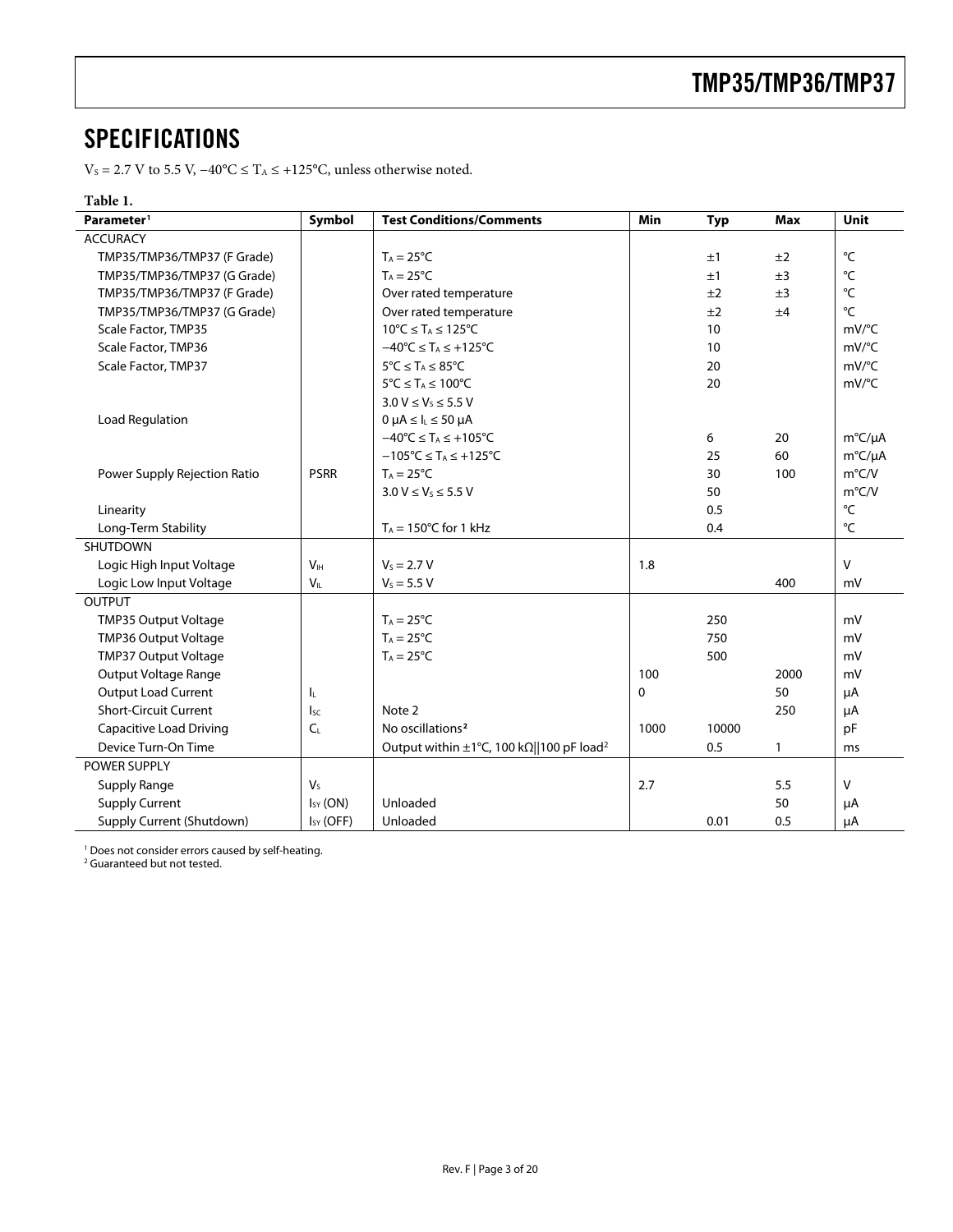# <span id="page-3-0"></span>ABSOLUTE MAXIMUM RATINGS

#### **Table 2.**

| Parameter <sup>1, 2</sup>           | Rating                                   |
|-------------------------------------|------------------------------------------|
| Supply Voltage                      | 7 V                                      |
| Shutdown Pin                        | $GND \leq \overline{SHUTDOWN} \leq +V_5$ |
| Output Pin                          | $GND \leq V_{OUT} \leq +V_5$             |
| Operating Temperature Range         | $-55^{\circ}$ C to $+150^{\circ}$ C      |
| Die Junction Temperature            | $175^{\circ}$ C                          |
| Storage Temperature Range           | $-65^{\circ}$ C to $+160^{\circ}$ C      |
| IR Reflow Soldering                 |                                          |
| Peak Temperature                    | 220°C (0°C/5°C)                          |
| Time at Peak Temperature Range      | 10 sec to 20 sec                         |
| Ramp-Up Rate                        | 3°C/sec                                  |
| Ramp-Down Rate                      | $-6^{\circ}$ C/sec                       |
| Time 25°C to Peak Temperature       | 6 min                                    |
| IR Reflow Soldering—Pb-Free Package |                                          |
| Peak Temperature                    | 260°C (0°C)                              |
| Time at Peak Temperature Range      | 20 sec to 40 sec                         |
| Ramp-Up Rate                        | 3°C/sec                                  |
| Ramp-Down Rate                      | $-6^{\circ}$ C/sec                       |
| Time 25°C to Peak Temperature       | 8 min                                    |

1 Digital inputs are protected; however, permanent damage can occur on unprotected units from high energy electrostatic fields. Keep units in conductive foam or packaging at all times until ready to use. Use proper antistatic handling procedures.

<sup>2</sup> Remove power before inserting or removing units from their sockets.

Stresses above those listed under Absolute Maximum Ratings may cause permanent damage to the device. This is a stress rating only; functional operation of the device at these or any other conditions above those indicated in the operational section of this specification is not implied. Exposure to absolute maximum rating conditions for extended periods may affect device reliability.

### **THERMAL RESISTANCE**

 $\theta_{JA}$  is specified for the worst-case conditions, that is, a device in socket.

#### **Table 3. Thermal Resistance**

| Package Type  | $\theta_{JA}$ | $\theta$ JC | Unit |
|---------------|---------------|-------------|------|
| $TO-92(T-3)$  | 162           | 120         | °C/W |
| SOIC $N(R-8)$ | 158           | 43          | °C/W |
| SOT-23 (RJ-5) | 300           | 180         | °C/W |

#### **ESD CAUTION**



ESD (electrostatic discharge) sensitive device. Charged devices and circuit boards can discharge without detection. Although this product features patented or proprietary protection circuitry, damage may occur on devices subjected to high energy ESD. Therefore, proper ESD precautions should be taken to avoid performance degradation or loss of functionality.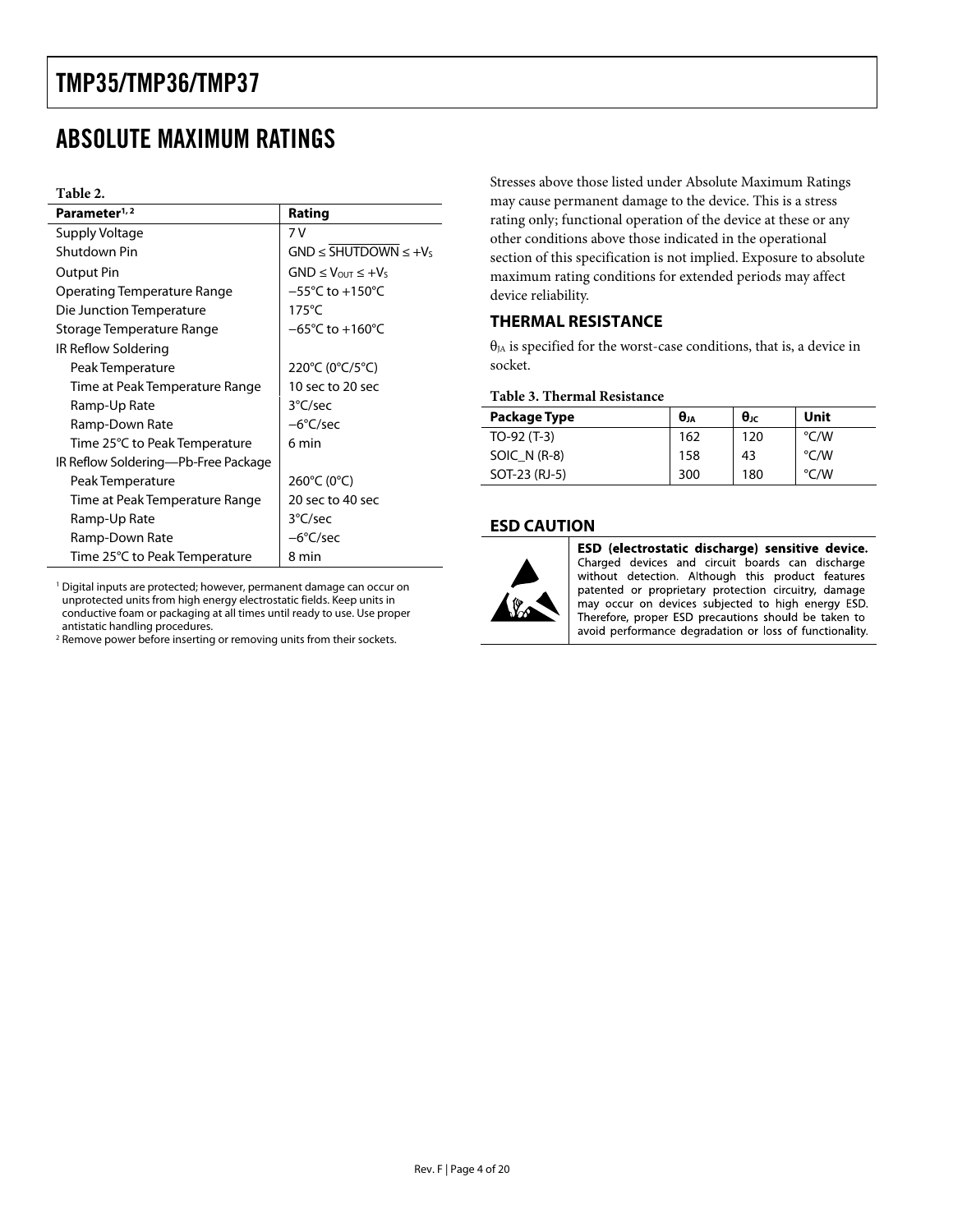### <span id="page-4-0"></span>TYPICAL PERFORMANCE CHARACTERISTICS



Figure 5. Load Regulation vs. Temperature (m°C/μA)



Figure 6. Output Voltage vs. Temperature



Figure 7. Accuracy Error vs. Temperature



Figure 8. Power Supply Rejection vs. Temperature



Figure 9. Power Supply Rejection vs. Frequency



Figure 10. Minimum Supply Voltage vs. Temperature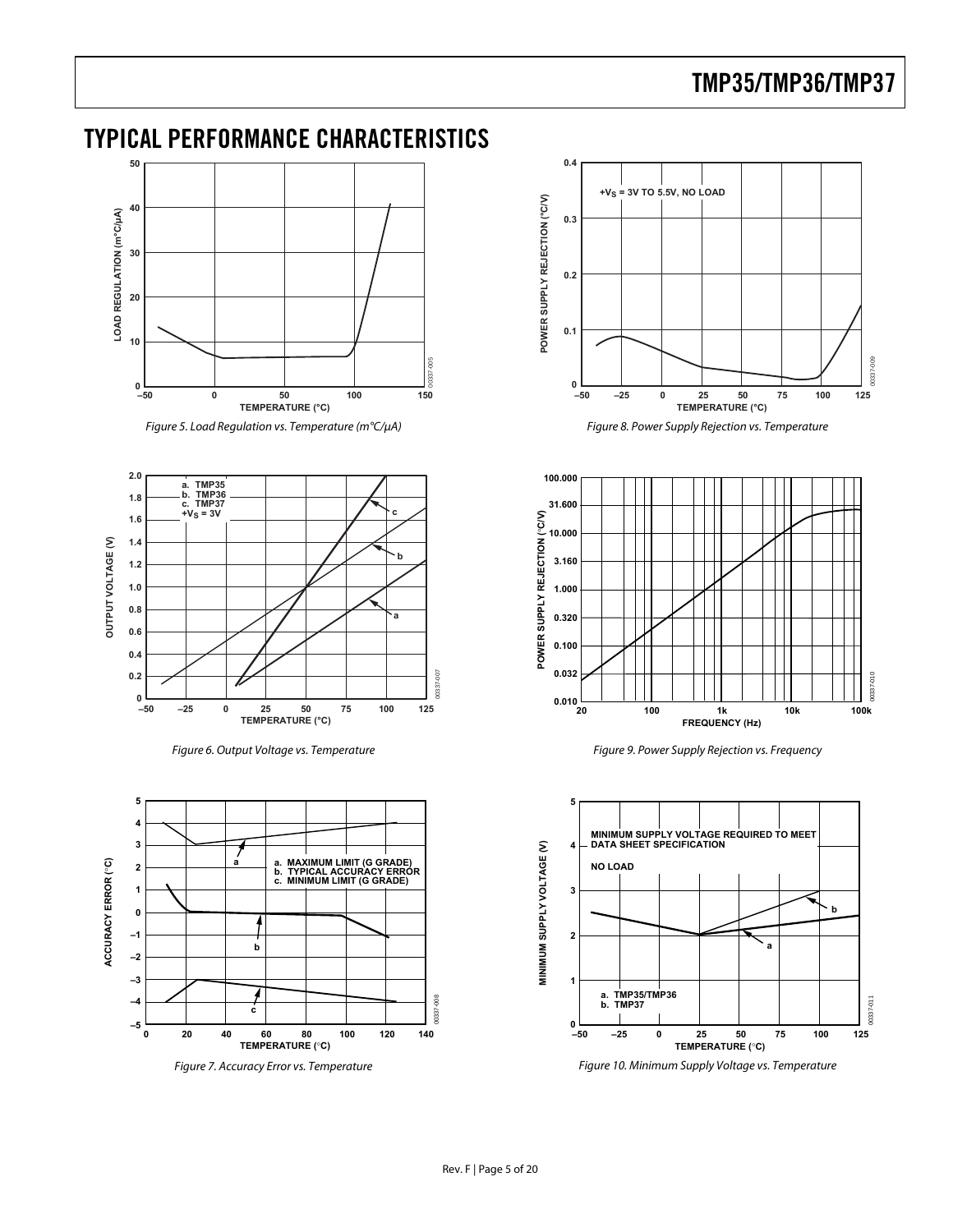



<span id="page-5-0"></span>



<span id="page-5-1"></span>

<span id="page-5-2"></span>Figure 13. Supply Current vs. Temperature (Shutdown = 0 V)



Figure 14. Vout Response Time for +V<sub>s</sub> Power-Up/Power-Down vs. Temperature



Figure 15. V<sub>OUT</sub> Response Time for SHUTDOWN Pin vs. Temperature



Figure 16.  $V_{OUT}$  Response Time to  $\overline{SHUTDOWN}$  Pin and +Vs Pin vs. Time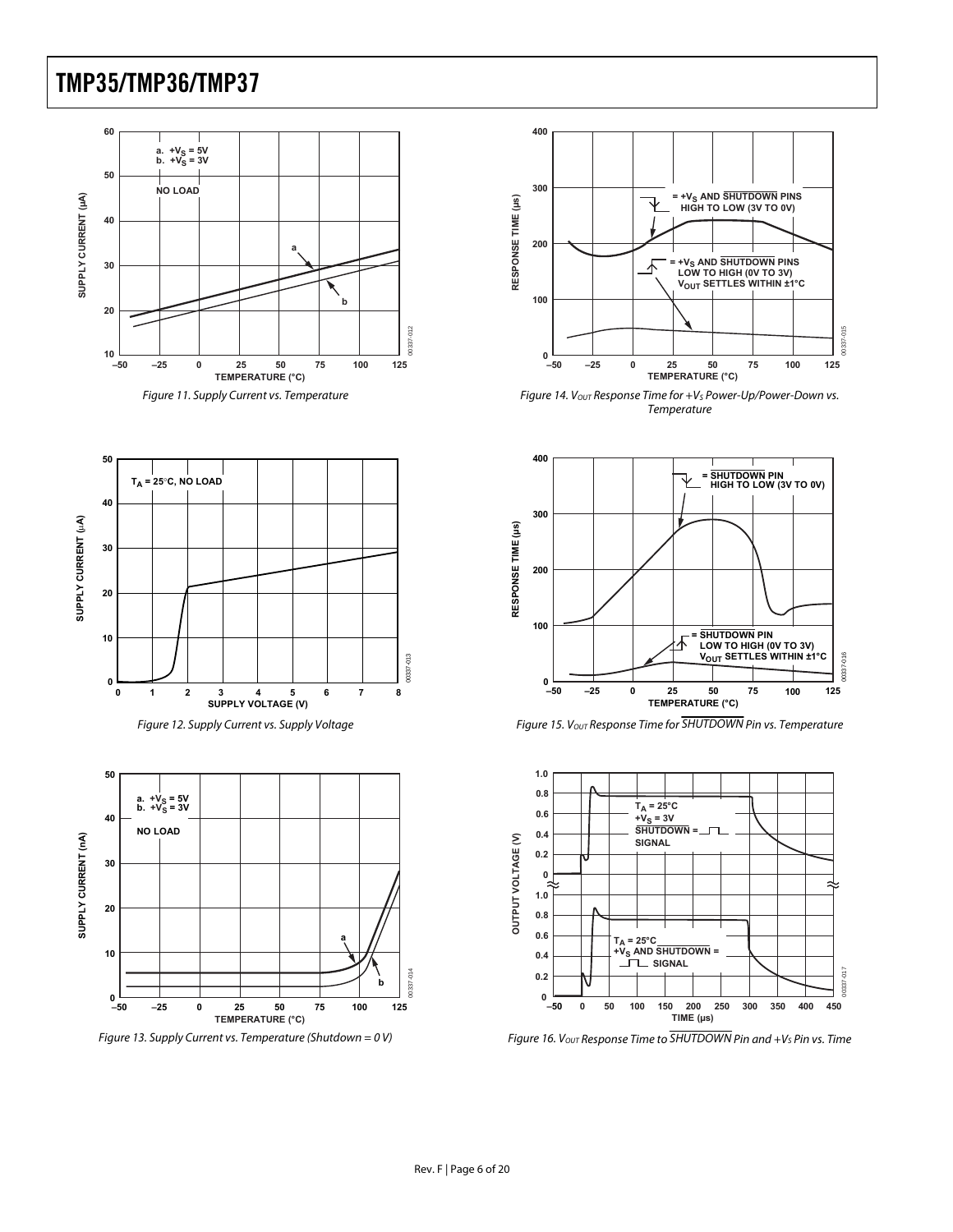

Figure 17. Thermal Response Time in Still Air

<span id="page-6-0"></span>

Figure 18. Thermal Response Time Constant in Forced Air Figure 21. Voltage Noise Spectral Density vs. Frequency



<span id="page-6-1"></span>Figure 19. Thermal Response Time in Stirred Oil Bath



Figure 20. Temperature Sensor Wideband Output Noise Voltage;  $Gain = 100, BW = 157 kHz$ 

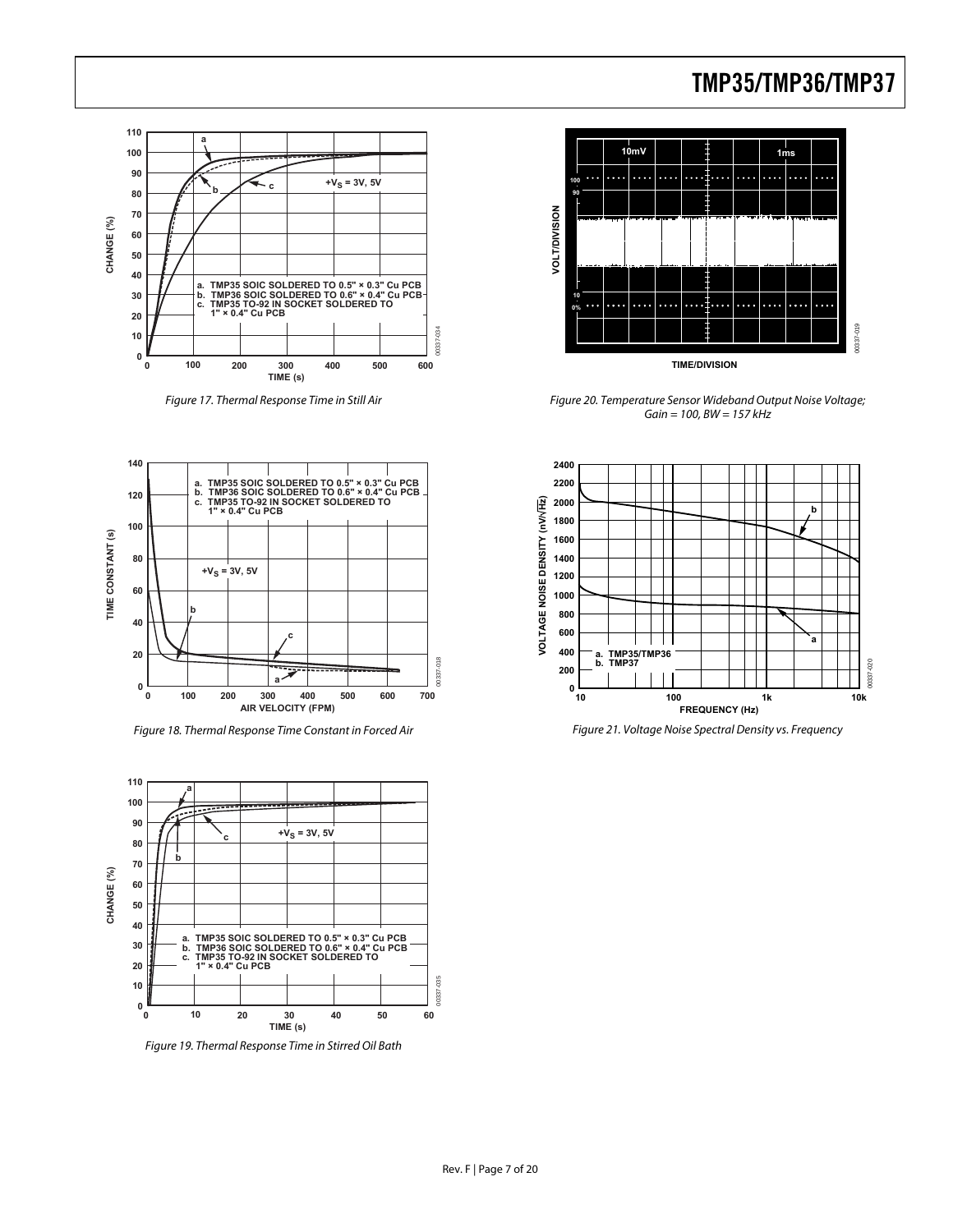### <span id="page-7-0"></span>FUNCTIONAL DESCRIPTION

An equivalent circuit for the TMP3x family of micropower, centigrade temperature sensors is shown in [Figure 22](#page-7-1). The core of the temperature sensor is a band gap core that comprises transistors Q1 and Q2, biased by Q3 to approximately 8 μA. The band gap core operates both Q1 and Q2 at the same collector current level; however, because the emitter area of Q1 is 10 times that of Q2, the V<sub>BE</sub> of Q1 and the V<sub>BE</sub> of Q2 are not equal by the following relationship:

$$
\Delta V_{BE} = V_T \times \ln\left(\frac{A_{E, QI}}{A_{E, Q2}}\right)
$$

Resistors R1 and R2 are used to scale this result to produce the output voltage transfer characteristic of each temperature sensor and, simultaneously, R2 and R3 are used to scale the VBE of Q1 as an offset term in  $V_{\text{OUT}}$ . [Table 4](#page-7-2) summarizes the differences in the output characteristics of the three temperature sensors.

<span id="page-7-2"></span><span id="page-7-1"></span>The output voltage of the temperature sensor is available at the emitter of Q4, which buffers the band gap core and provides load current drive. The current gain of Q4, working with the available base current drive from the previous stage, sets the short-circuit current limit of these devices to 250 μA.



Figure 22. Temperature Sensor Simplified Equivalent Circuit

#### **Table 4. TMP3x Output Characteristics**

| Sensor       | <b>Offset</b><br>Voltage (V) | <b>Output Voltage</b><br>Scaling (mV/°C) | <b>Output Voltage</b><br>@ 25°C (mV) |
|--------------|------------------------------|------------------------------------------|--------------------------------------|
| TMP35        |                              | 10                                       | 250                                  |
| TMP36        | 0.5                          | 10                                       | 750                                  |
| <b>TMP37</b> | 0                            | 20                                       | 500                                  |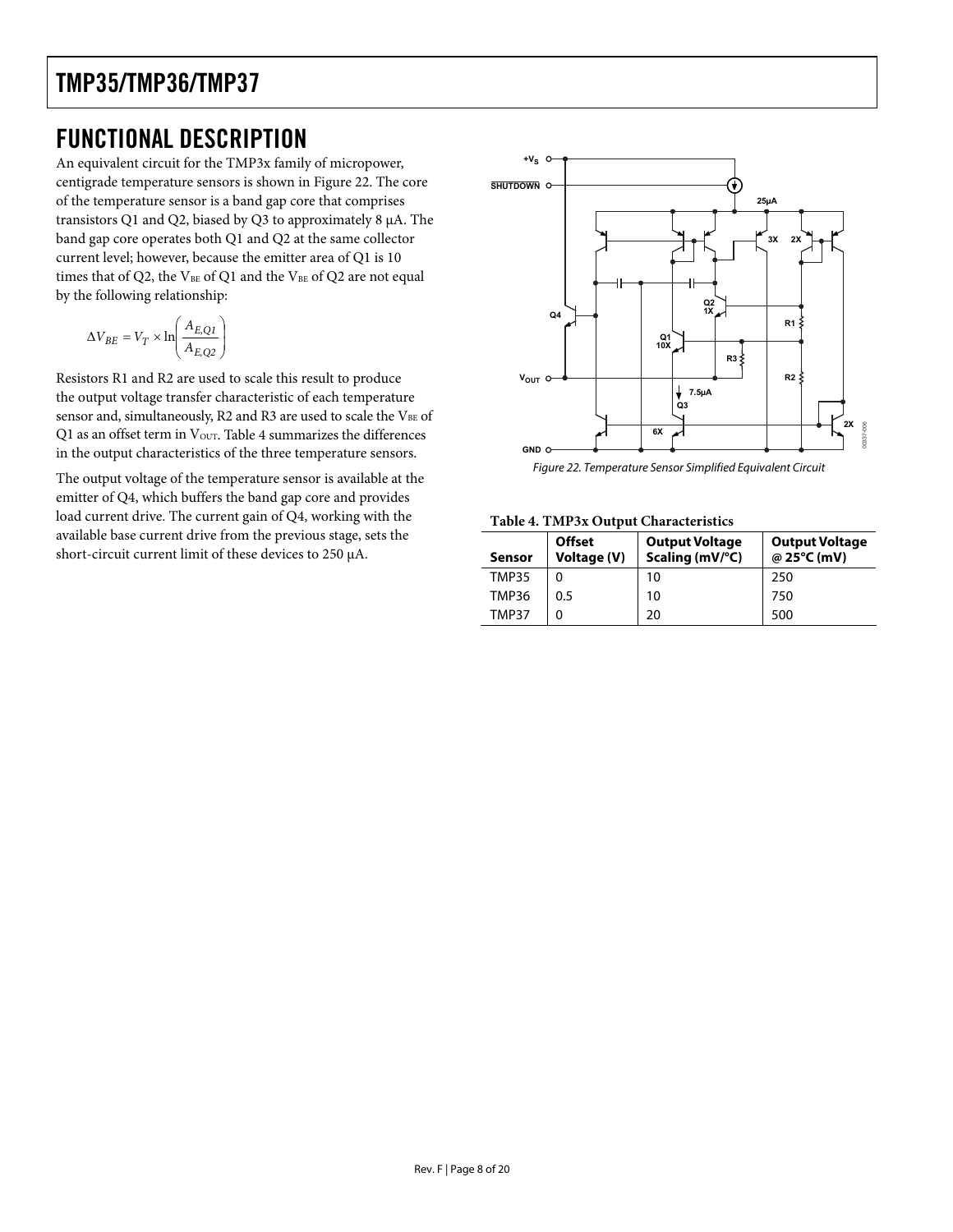### <span id="page-8-0"></span>APPLICATIONS INFORMATION **SHUTDOWN OPERATION**

All TMP3x devices include a shutdown capability, which reduces the power supply drain to less than 0.5 μA maximum. This feature, available only in the SOIC\_N and the SOT-23 packages, is TTL/CMOS level-compatible, provided that the temperature sensor supply voltage is equal in magnitude to the logic supply voltage. Internal to the TMP3x at the SHUTDOWN pin, a pull-up current source to  $+V<sub>S</sub>$  is connected. This allows the SHUTDOWN pin to be driven from an open-collector/drain driver. A logic low, or zero-volt condition, on the SHUTDOWN pin is required to turn off the output stage. During shutdown, the output of the temperature sensors becomes high impedance where the potential of the output pin is then determined by external circuitry. If the shutdown feature is not used, it is recommended that the  $\overline{\text{SHUTDOWN}}$  pin be connected to +V<sub>S</sub> (Pin 8 on the SOIC\_N; Pin 2 on the SOT-23).

<span id="page-8-1"></span>The shutdown response time of these temperature sensors is shown in [Figure 14](#page-5-0), [Figure 15](#page-5-1), and [Figure 16.](#page-5-2)

### **MOUNTING CONSIDERATIONS**

If the TMP3x temperature sensors are thermally attached and protected, they can be used in any temperature measurement application where the maximum temperature range of the medium is between −40°C and +125°C. Properly cemented or glued to the surface of the medium, these sensors are within 0.01°C of the surface temperature. Caution should be exercised, especially with T-3 packages, because the leads and any wiring to the device can act as heat pipes, introducing errors if the surrounding air-surface interface is not isothermal. Avoiding this condition is easily achieved by dabbing the leads of the temperature sensor and the hookup wires with a bead of thermally conductive epoxy. This ensures that the TMP3x die temperature is not affected by the surrounding air temperature. Because plastic IC packaging technology is used, excessive mechanical stress should be avoided when fastening the device with a clamp or a screw-on heat tab. Thermally conductive epoxy or glue, which must be electrically nonconductive, is recommended under typical mounting conditions.

These temperature sensors, as well as any associated circuitry, should be kept insulated and dry to avoid leakage and corrosion. In wet or corrosive environments, any electrically isolated metal or ceramic well can be used to shield the temperature sensors. Condensation at very cold temperatures can cause errors and should be avoided by sealing the device, using electrically nonconductive epoxy paints or dip or any one of the many printed circuit board coatings and varnishes.

### **THERMAL ENVIRONMENT EFFECTS**

The thermal environment in which the TMP3x sensors are used determines two important characteristics: self-heating effects and thermal response time. [Figure 23](#page-8-1) illustrates a thermal model of the TMP3x temperature sensors, which is useful in understanding these characteristics.



In the T-3 package, the thermal resistance junction-to-case,  $\theta_{\text{IC}}$ , is  $120^{\circ}$ C/W. The thermal resistance case-to-ambient,  $C_A$ , is the difference between  $\theta_{JA}$  and  $\theta_{JC}$ , and is determined by the characteristics of the thermal connection. The power dissipation of the temperature sensor,  $P_D$ , is the product of the total voltage across the device and its total supply current, including any current delivered to the load. The rise in die temperature above the ambient temperature of the medium is given by

$$
T_J = P_D \times (\theta_{JC} + \theta_{CA}) + T_A
$$

Thus, the die temperature rise of a TMP35 SOT-23 package mounted into a socket in still air at 25°C and driven from a 5 V supply is less than 0.04°C.

The transient response of the TMP3x sensors to a step change in the temperature is determined by the thermal resistances and the thermal capacities of the die, CCH, and the case, Cc. The thermal capacity of  $C<sub>C</sub>$  varies with the measurement medium because it includes anything in direct contact with the package. In all practical cases, the thermal capacity of  $C<sub>C</sub>$  is the limiting factor in the thermal response time of the sensor and can be represented by a single-pole RC time constant response. [Figure](#page-6-0)  [17](#page-6-0) and [Figure 19](#page-6-1) show the thermal response time of the TMP3x sensors under various conditions. The thermal time constant of a temperature sensor is defined as the time required for the sensor to reach 63.2% of the final value for a step change in the temperature. For example, the thermal time constant of a TMP35 SOIC package sensor mounted onto a  $0.5" \times 0.3"$  PCB is less than 50 sec in air, whereas in a stirred oil bath, the time constant is less than 3 sec.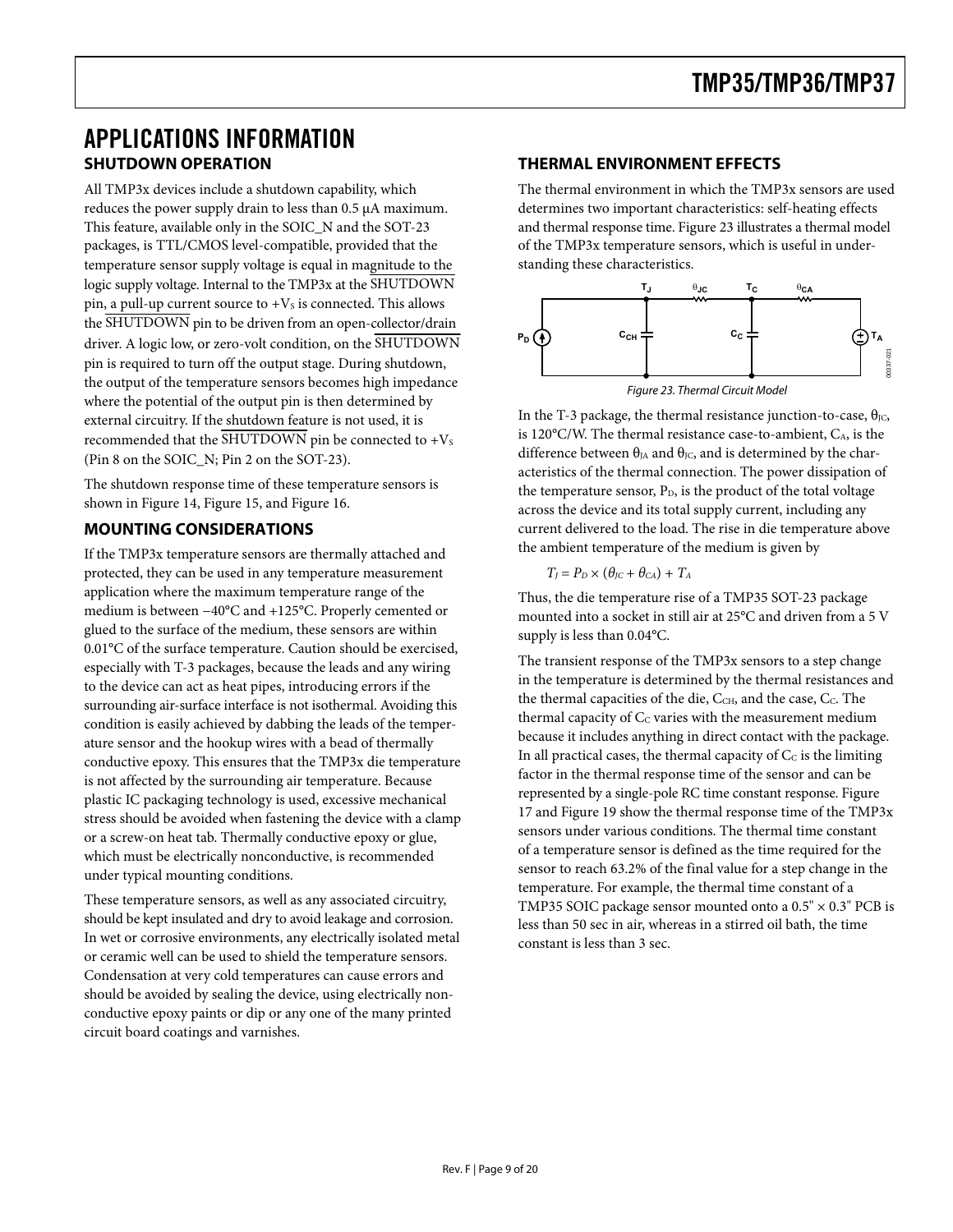### <span id="page-9-0"></span>**BASIC TEMPERATURE SENSOR CONNECTIONS**

[Figure 24](#page-9-1) illustrates the basic circuit configuration for the TMP3x family of temperature sensors. The table in [Figure 24](#page-9-1) shows the pin assignments of the temperature sensors for the three package types. For the SOT-23, Pin 3 is labeled NC, as are Pin 2, Pin 3, Pin 6, and Pin 7 on the SOIC\_N package. It is recommended that no electrical connections be made to these pins. If the shutdown feature is not needed on the SOT-23 or on the SOIC\_N package, the SHUTDOWN pin should be connected to  $+V_s$ .



| <b>PIN ASSIGNMENTS</b> |              |            |                  |                 |    |
|------------------------|--------------|------------|------------------|-----------------|----|
| <b>PACKAGE</b>         | $+V_{\rm S}$ | <b>GND</b> | $V_{\text{OUT}}$ | <b>SHUTDOWN</b> |    |
| SOIC N                 |              |            |                  |                 |    |
| <b>SOT-23</b>          |              | 5          |                  |                 |    |
| TO-92                  |              |            |                  | <b>NA</b>       | ò. |
| - - -<br>. .           |              |            | $ -$             | $\sim$<br>. .   |    |

Figure 24. Basic Temperature Sensor Circuit Configuration

<span id="page-9-2"></span><span id="page-9-1"></span>Note the 0.1 μF bypass capacitor on the input. This capacitor should be a ceramic type, have very short leads (surface-mount is preferable), and be located as close as possible in physical proximity to the temperature sensor supply pin. Because these temperature sensors operate on very little supply current and may be exposed to very hostile electrical environments, it is important to minimize the effects of radio frequency interference (RFI) on these devices. The effect of RFI on these temperature sensors specifically and on analog ICs in general is manifested as abnormal dc shifts in the output voltage due to the rectification of the high frequency ambient noise by the IC. When the devices are operated in the presence of high frequency radiated or conducted noise, a large value tantalum capacitor  $(\pm 2.2 \,\mu\text{F})$ placed across the 0.1 μF ceramic capacitor may offer additional noise immunity.

### **FAHRENHEIT THERMOMETERS**

Although the TMP3x temperature sensors are centigrade temperature sensors, a few components can be used to convert the output voltage and transfer characteristics to directly read Fahrenheit temperatures. [Figure 25](#page-9-2) shows an example of a simple Fahrenheit thermometer using either the TMP35 or the TMP37. Using the TMP35, this circuit can be used to sense temperatures from 41°F to 257°F with an output transfer characteristic of 1 mV/°F; using the TMP37, this circuit can be used to sense temperatures from 41°F to 212°F with an output transfer characteristic of 2 mV/°F. This particular approach does not lend itself to the TMP36 because of its inherent 0.5 V output offset. The circuit is constructed with an AD589, a 1.23 V voltage reference, and four resistors whose values for each sensor are shown in the table in [Figure 25.](#page-9-2) The scaling of the output resistance levels ensures minimum output loading on the temperature sensors. A generalized expression for the transfer equation of the circuit is given by

$$
V_{OUT} = \left(\frac{R1}{R1 + R2}\right)(TMP35) + \left(\frac{R3}{R3 + R4}\right)(AD589)
$$

where:

*TMP35* is the output voltage of the TMP35 or the TMP37 at the measurement temperature,  $T_M$ .

*AD589* is the output voltage of the reference, that is, 1.23 V.

The output voltage of this circuit is not referenced to the circuit's common ground. If this output voltage were applied directly to the input of an ADC, the ADC common ground should be adjusted accordingly.



Figure 25. TMP35/TMP37 Fahrenheit Thermometers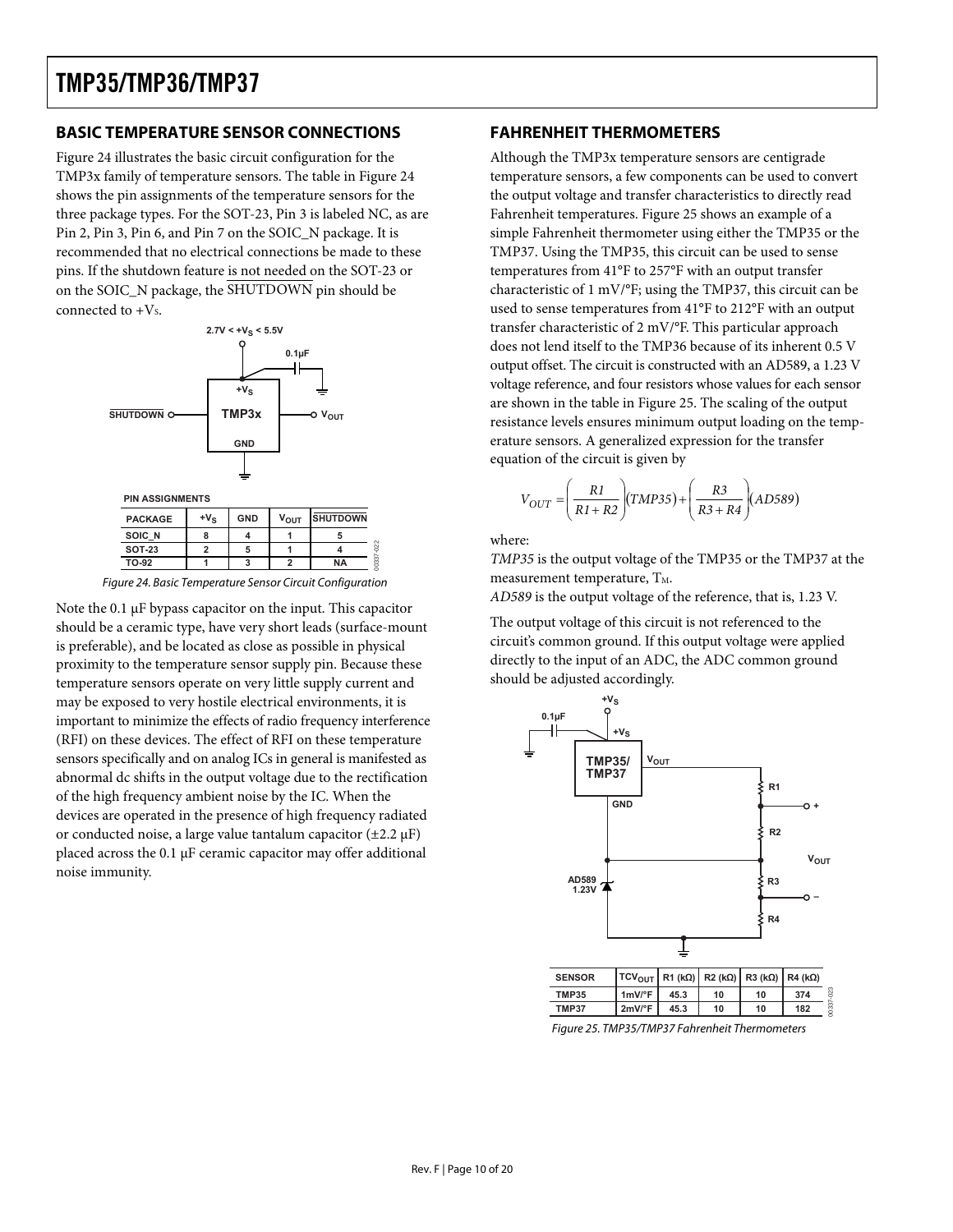The same circuit principles can be applied to the TMP36, but because of the inherent offset of the TMP36, the circuit uses only two resistors, as shown in [Figure 26](#page-10-0). In this circuit, the output voltage transfer characteristic is 1 mV/°F but is referenced to the common ground of the circuit; however, there is a 58 mV (58°F) offset in the output voltage. For example, the output voltage of the circuit reads 18 mV if the TMP36 is placed in a −40°F ambient environment and 315 mV at +257°F.



At the expense of additional circuitry, the offset produced by the circuit in [Figure 26](#page-10-0) can be avoided by using the circuit in [Figure 27](#page-10-1). In this circuit, the output of the TMP36 is conditioned by a single-supply, micropower op amp, the OP193. Although the entire circuit operates from a single 3 V supply, the output voltage of the circuit reads the temperature directly, with a transfer characteristic of 1 mV/°F, without offset. This is accomplished through an ADM660, which is a supply voltage inverter. The 3 V supply is inverted and applied to the V− terminal of the OP193. Thus, for a temperature range between −40°F and +257°F, the output of the circuit reads −40 mV to +257 mV. A general  $v_{\text{out}}$  expression for the transfer equation of the circuit is given by

$$
V_{OUT} = \left(\frac{R6}{R5 + R6}\right)\left(1 + \frac{R4}{R3}\right)\left(TMP36\right) - \left(\frac{R4}{R3}\right)\left(\frac{V_S}{2}\right)
$$

<span id="page-10-0"></span>

<span id="page-10-1"></span>Figure 27. TMP36 Fahrenheit Thermometer Version 2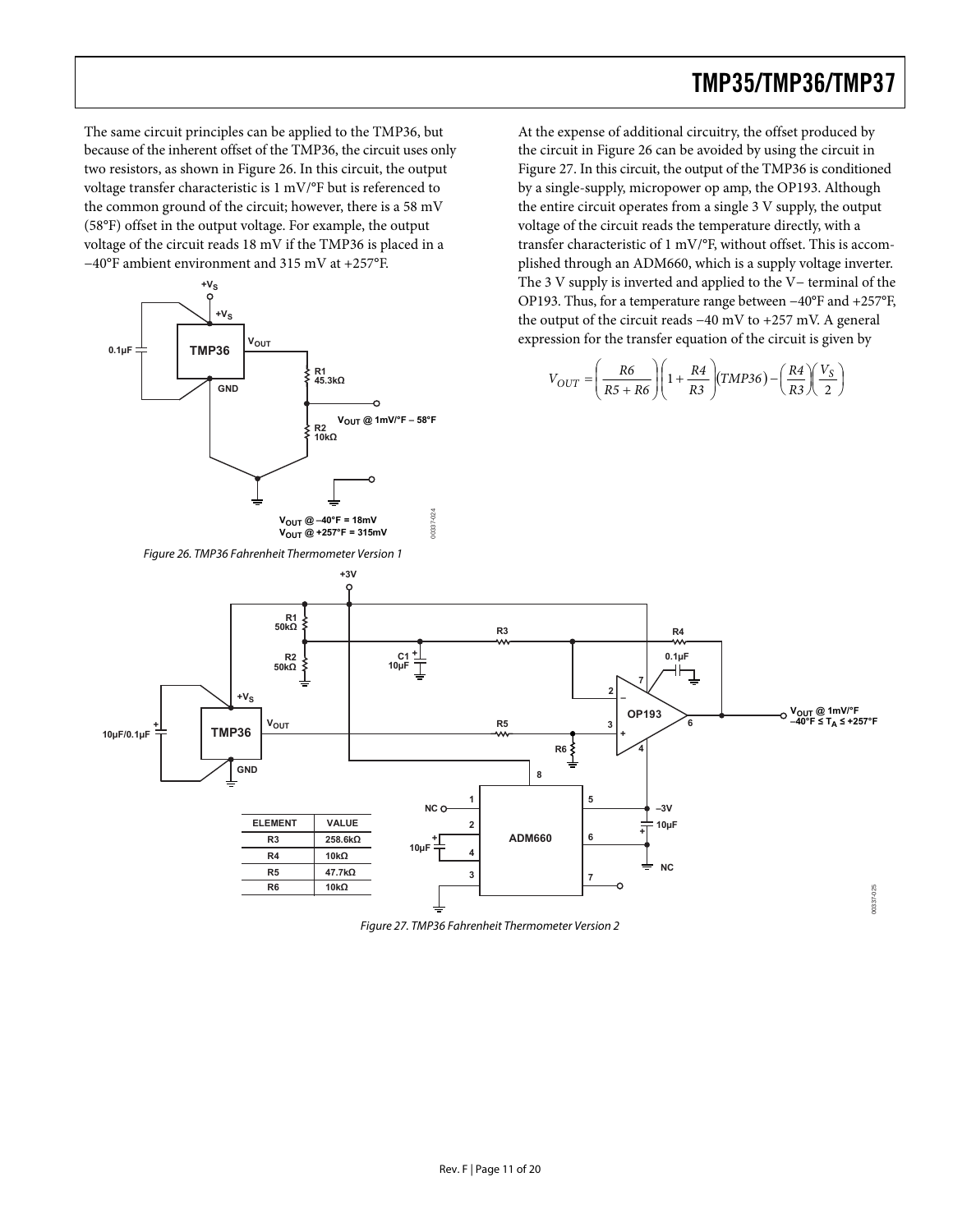### <span id="page-11-0"></span>**AVERAGE AND DIFFERENTIAL TEMPERATURE MEASUREMENT**

In many commercial and industrial environments, temperature sensors often measure the average temperature in a building, or the difference in temperature between two locations on a factory floor or in an industrial process. The circuits in [Figure 28](#page-11-1) and [Figure 29](#page-11-2) demonstrate an inexpensive approach to average and differential temperature measurement.

In [Figure 28](#page-11-1), an OP193 sums the outputs of three temperature sensors to produce an output voltage scaled by 10 mV/°C that represents the average temperature at three locations. The circuit can be extended to include as many temperature sensors as required as long as the transfer equation of the circuit is maintained. In this application, it is recommended that one temperature sensor type be used throughout the circuit; otherwise, the output voltage of the circuit cannot produce an accurate reading of the various ambient conditions.

<span id="page-11-2"></span><span id="page-11-1"></span>The circuit in [Figure 29](#page-11-2) illustrates how a pair of TMP3x sensors used with an OP193 configured as a difference amplifier can read the difference in temperature between two locations. In these applications, it is always possible that one temperature sensor is reading a temperature below that of the other sensor. To accommodate this condition, the output of the OP193 is offset to a voltage at one-half the supply via R5 and R6. Thus, the output voltage of the circuit is measured relative to this point, as shown in [Figure 29.](#page-11-2) Using the TMP36, the output voltage of the circuit is scaled by 10 mV/°C. To minimize the error in the difference between the two measured temperatures, a common, readily available thin-film resistor network is used for R1 to R4.

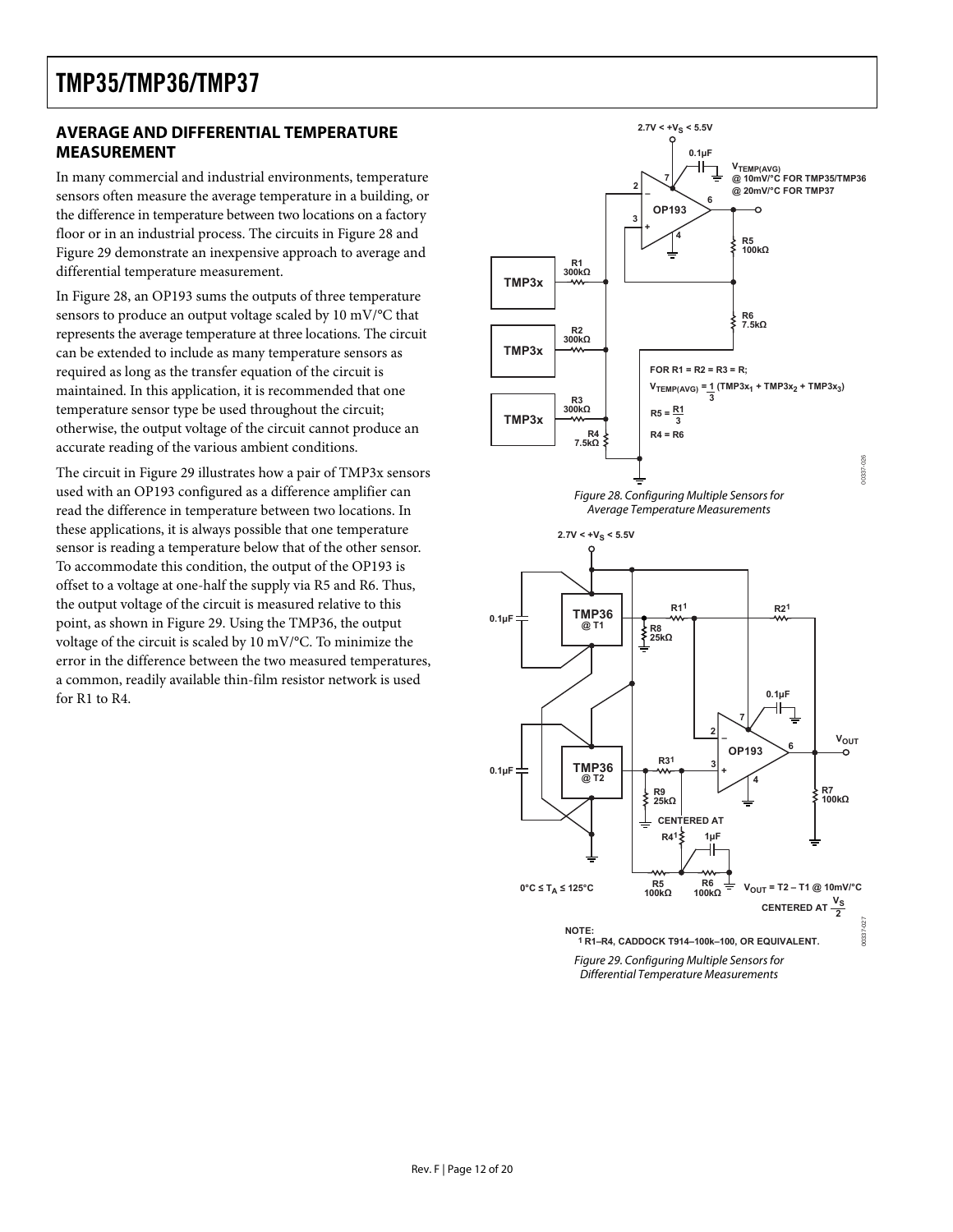These inexpensive temperature sensors can be used with a voltage reference and an analog comparator to configure an interrupt generator for microprocessor applications. With the popularity of fast microprocessors, the need to indicate a microprocessor overtemperature condition has grown tremendously. The circuit in [Figure 30](#page-12-1) demonstrates one way to generate an interrupt using a TMP35, a CMP402 analog comparator, and a REF191, a 2 V precision voltage reference.

The circuit is designed to produce a logic high interrupt signal if the microprocessor temperature exceeds 80°C. This 80°C trip point was arbitrarily chosen (final value set by the microprocessor thermal reference design) and is set using an R3 to R4 voltage divider of the REF191 output voltage. Because the output of the TMP35 is scaled by 10 mV/°C, the voltage at the inverting terminal of the CMP402 is set to 0.8 V.

<span id="page-12-0"></span>**MICROPROCESSOR INTERRUPT GENERATOR** Because temperature is a slowly moving quantity, the possibility for comparator chatter exists. To avoid this condition, hysteresis is used around the comparator. In this application, a hysteresis of 5°C about the trip point was arbitrarily chosen; the ultimate value for hysteresis should be determined by the end application. The output logic voltage swing of the comparator with R1 and R2 determines the amount of comparator hysteresis. Using a 3.3 V supply, the output logic voltage swing of the CMP402 is 2.6 V; therefore, for a hysteresis of 5°C (50 mV  $@$  10 mV/°C), R1 is set to 20 kΩ, and R2 is set to 1 MΩ. An expression for the hysteresis of this circuit is given by

$$
V_{HYS} = \left(\frac{R1}{R2}\right) \left(V_{LOGIC\ SWING,\ CMP402}\right)
$$

Because this circuit is probably used in close proximity to high speed digital circuits, R1 is split into equal values and a 1000 pF capacitor is used to form a low-pass filter on the output of the TMP35. Furthermore, to prevent high frequency noise from contaminating the comparator trip point, a 0.1 μF capacitor is used across R4.



<span id="page-12-1"></span>Figure 30. Microprocessor Overtemperature Interrupt Generator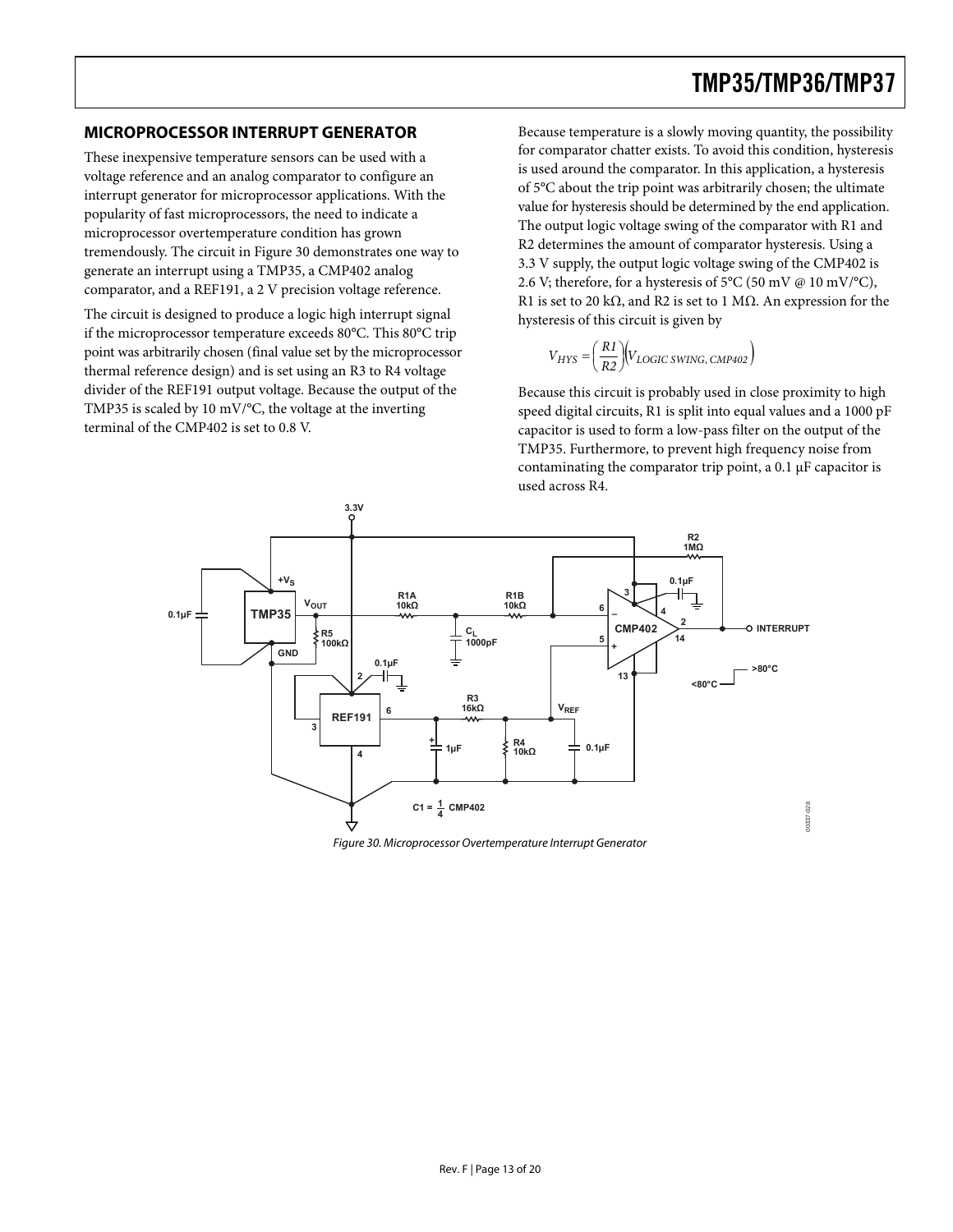### <span id="page-13-0"></span>**THERMOCOUPLE SIGNAL CONDITIONING WITH COLD-JUNCTION COMPENSATION**

The circuit in [Figure 31](#page-13-1) conditions the output of a Type K thermocouple, while providing cold-junction compensation for temperatures between 0°C and 250°C. The circuit operates from a single 3.3 V to 5.5 V supply and is designed to produce an output voltage transfer characteristic of 10 mV/°C.

A Type K thermocouple exhibits a Seebeck coefficient of approximately 41 μV/°C; therefore, at the cold junction, the TMP35, with a temperature coefficient of 10 mV/°C, is used with R1 and R2 to introduce an opposing cold-junction temperature coefficient of −41 μV/°C. This prevents the isothermal, cold-junction connection between the PCB tracks of the circuit and the wires of the thermocouple from introducing an error in the measured temperature. This compensation works extremely well for circuit ambient temperatures in the range of 20°C to 50°C. Over a 250°C measurement temperature range, the thermocouple produces an output voltage change of 10.151 mV. Because the required output full-scale voltage of the circuit is 2.5 V, the gain of the circuit is set to 246.3. Choosing R4 equal to 4.99 kΩ sets R5 equal to 1.22 M $\Omega$ . Because the closest 1% value for R5 is 1.21 MΩ, a 50 kΩ potentiometer is used with R5 for fine trim of the full-scale output voltage. Although the OP193 is a superior single-supply, micropower operational amplifier, its output stage is not rail-to-rail; therefore, the 0°C output voltage level is 0.1 V. If this circuit is digitized by a single-supply ADC, the ADC common should be adjusted to 0.1 V accordingly.



<span id="page-13-1"></span>Figure 31. Single-Supply, Type K Thermocouple Signal Conditioning Circuit with Cold-Junction Compensation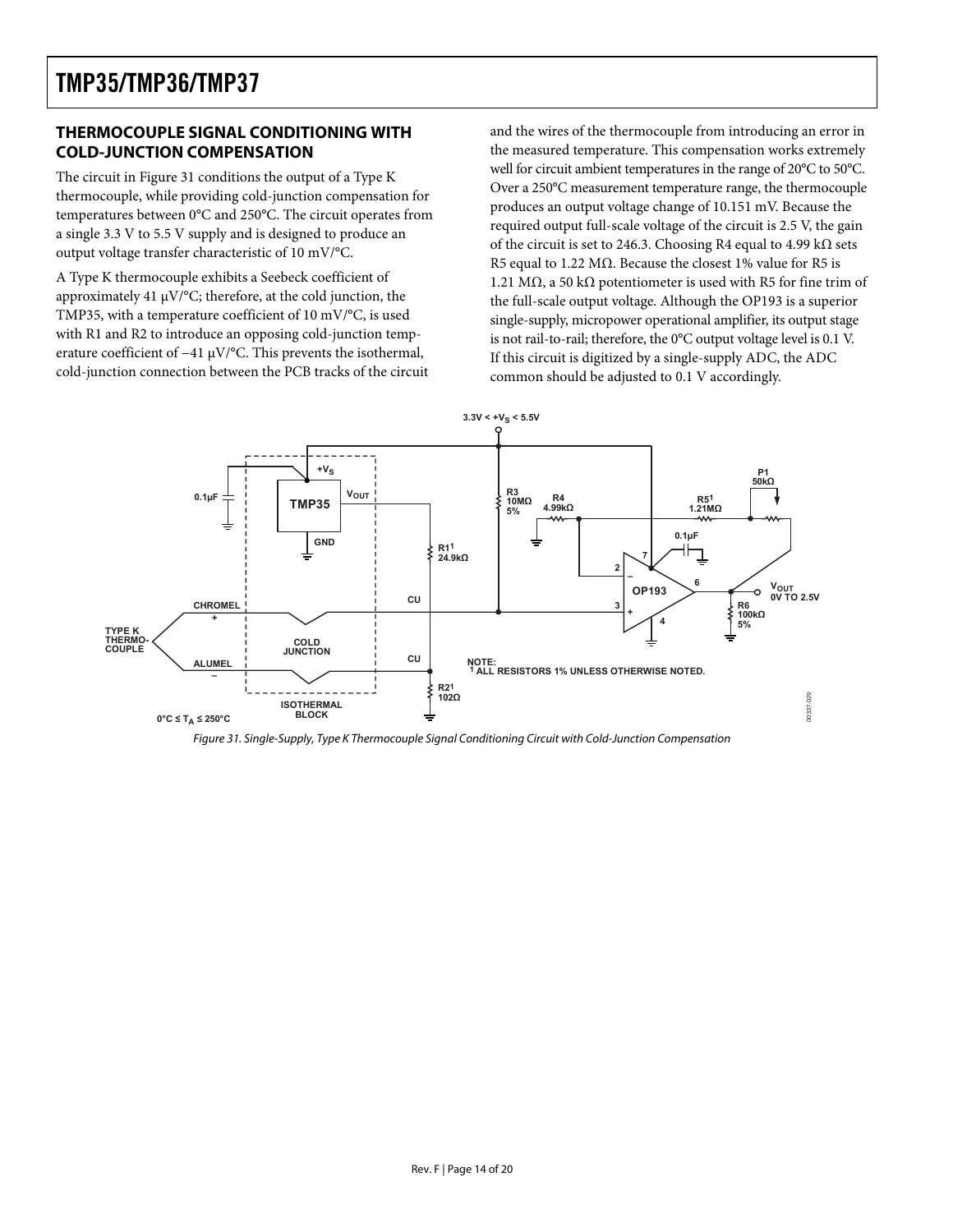#### <span id="page-14-0"></span>**USING TMP3x SENSORS IN REMOTE LOCATIONS**

In many industrial environments, sensors are required to operate in the presence of high ambient noise. These noise sources take many forms, for example, SCR transients, relays, radio transmitters, arc welders, and ac motors. They can also be used at considerable distances from the signal conditioning circuitry. These high noise environments are typically in the form of electric fields, so the voltage output of the temperature sensor can be susceptible to contamination from these noise sources.

[Figure 32](#page-14-1) illustrates a way to convert the output voltage of a TMP3x sensor into a current to be transmitted down a long twisted pair shielded cable to a ground referenced receiver. The temperature sensors are not capable of high output current operation; thus, a standard PNP transistor is used to boost the output current drive of the circuit. As shown in the table in [Figure 32](#page-14-1), the values of R2 and R3 were chosen to produce an arbitrary full-scale output current of 2 mA. Lower values for the full-scale current are not recommended. The minimum-scale output current produced by the circuit could be contaminated by ambient magnetic fields operating in the near vicinity of the circuit/cable pair. Because the circuit uses an external transistor, the minimum recommended operating voltage for this circuit is 5 V. To minimize the effects of EMI (or RFI), both the circuit and the temperature sensor supply pins are bypassed with good quality ceramic capacitors.

<span id="page-14-2"></span>

<span id="page-14-1"></span>Figure 32. Remote, 2-Wire Boosted Output Current Temperature Sensor

#### **TEMPERATURE TO 4–20 mA LOOP TRANSMITTER**

In many process control applications, 2-wire transmitters are used to convey analog signals through noisy ambient environments. These current transmitters use a zero-scale signal current of 4 mA, which can be used to power the signal conditioning circuitry of the transmitter. The full-scale output signal in these transmitters is 20 mA.

[Figure 33](#page-15-1) illustrates a circuit that transmits temperature information in this fashion. Using a TMP3x as the temperature sensor, the output current is linearly proportional to the temperature of the medium. The entire circuit operates from the 3 V output of the REF193. The REF193 requires no external trimming because of its tight initial output voltage tolerance and the low supply current of the TMP3x, the OP193, and the REF193. The entire circuit consumes less than 3 mA from a total budget of 4 mA. The OP193 regulates the output current to satisfy the current summation at the noninverting node of the OP193. A generalized expression for the KCL equation at Pin 3 of the OP193 is given by

$$
I_{OUT} = \left(\frac{1}{R7}\right) \times \left(\frac{TMP3x \times R3}{R1} + \frac{V_{REF} \times R3}{R2}\right)
$$

For each temperature sensor, [Table 5](#page-14-2) provides the values for the components P1, P2, and R1 to R4.

|  | Table 5. Circuit Element Values for Loop Transmitter |  |  |
|--|------------------------------------------------------|--|--|
|  |                                                      |  |  |

| Sensor   R1 | P1 | <b>R2</b>                                                                                                    | P <sub>2</sub> | R <sub>3</sub>  | <b>R4</b> |
|-------------|----|--------------------------------------------------------------------------------------------------------------|----------------|-----------------|-----------|
|             |    | TMP35   97.6 k $\Omega$   5 k $\Omega$   1.58 M $\Omega$   100 k $\Omega$   140 k $\Omega$   56.2 k $\Omega$ |                |                 |           |
|             |    | TMP36   97.6 k $\Omega$   5 k $\Omega$   931 k $\Omega$   50 k $\Omega$   97.6 k $\Omega$   47 k $\Omega$    |                |                 |           |
|             |    | TMP37   97.6 k $\Omega$   5 k $\Omega$   10.5 k $\Omega$   500 $\Omega$                                      |                | 84.5 kΩ 3.45 kΩ |           |

The 4 mA offset trim is provided by P2, and P1 provides the full-scale gain trim of the circuit at 20 mA. These two trims do not interact because the noninverting input of the OP193 is held at a virtual ground. The zero-scale and full-scale output currents of the circuit are adjusted according to the operating temperature range of each temperature sensor. The Schottky diode, D1, is required in this circuit to prevent loop supply power-on transients from pulling the noninverting input of the OP193 more than 300 mV below its inverting input. Without this diode, such transients can cause phase reversal of the operational amplifier and possible latch-up of the transmitter. The loop supply voltage compliance of the circuit is limited by the maximum applied input voltage to the REF193; it is from 9 V to 18 V.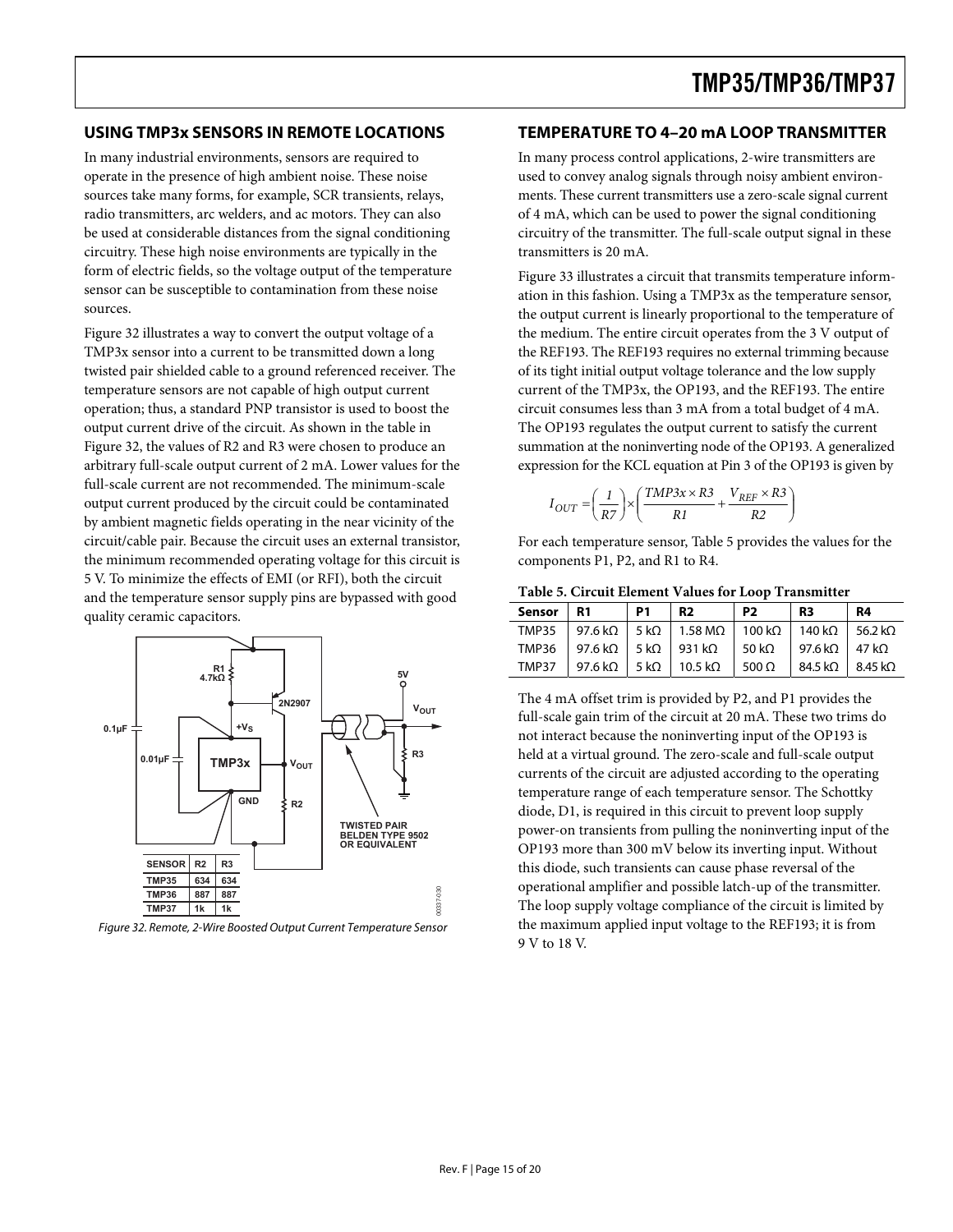<span id="page-15-0"></span>

Figure 33. Temperature to 4–20 mA Loop Transmitter

#### <span id="page-15-1"></span>**TEMPERATURE-TO-FREQUENCY CONVERTER**

Another common method of transmitting analog information from a remote location is to convert a voltage to an equivalent value in the frequency domain. This is readily done with any of the low cost, monolithic voltage-to-frequency converters (VFCs) available. These VFCs feature a robust, open-collector output transistor for easy interfacing to digital circuitry. The digital signal produced by the VFC is less susceptible to contamination from external noise sources and line voltage drops because the only important information is the frequency of the digital signal. When the conversions between temperature and frequency are done accurately, the temperature data from the sensors can be reliably transmitted.

The circuit in [Figure 34](#page-15-2) illustrates a method by which the outputs of these temperature sensors can be converted to a frequency using the AD654. The output signal of the AD654 is a square wave that is proportional to the dc input voltage across Pin 4 and Pin 3. The transfer equation of the circuit is given by

<span id="page-15-2"></span>
$$
f_{OUT} = \left(\frac{V_{TPM} - V_{OFFSET}}{10 \times (R_T \times C_T)}\right)
$$



Figure 34. Temperature-to-Frequency Converter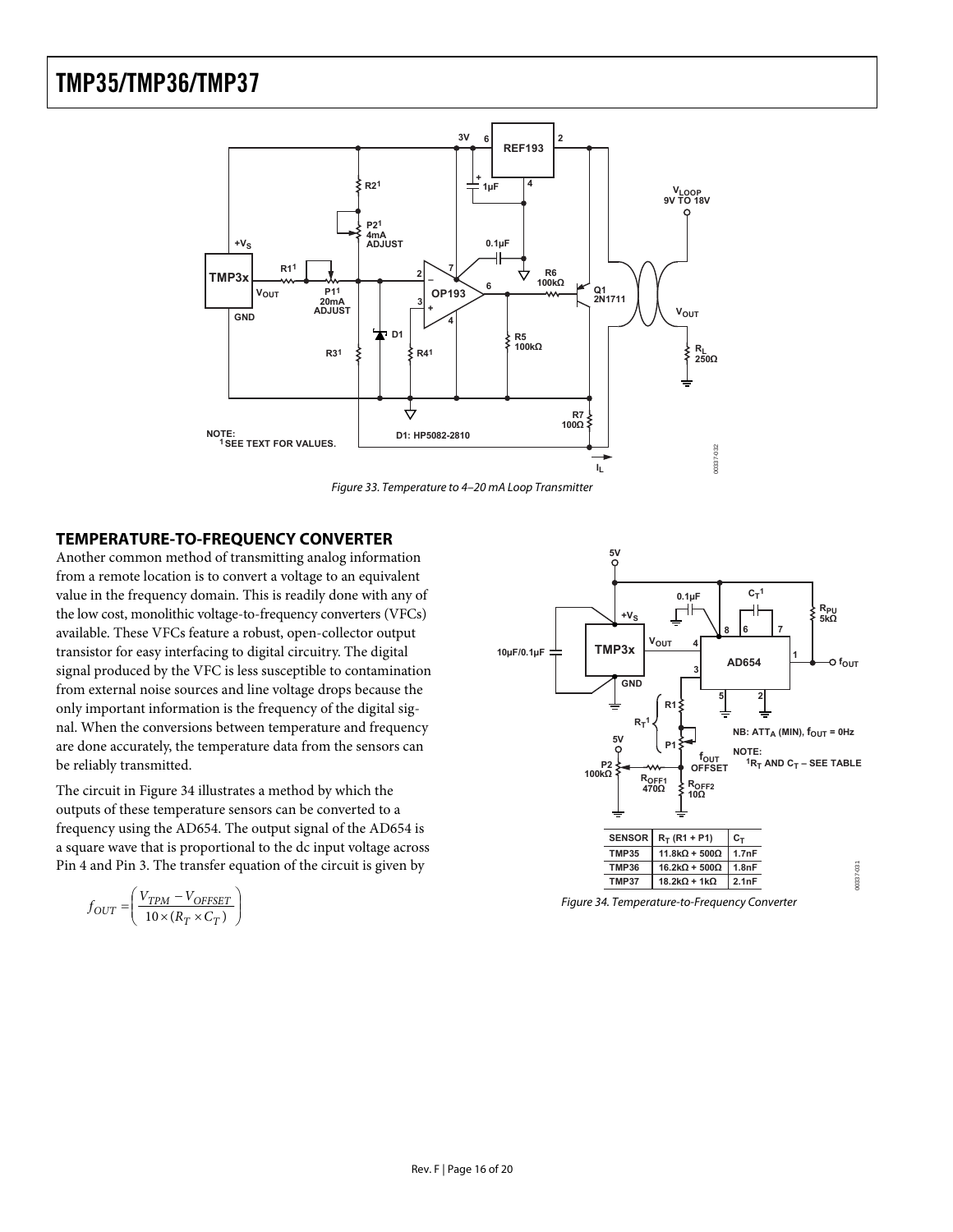<span id="page-16-0"></span>An offset trim network ( $f_{\text{OUT}}$  OFFSET) is included with this circuit to set four to 0 Hz when the minimum output voltage of the temperature sensor is reached. Potentiometer P1 is required to calibrate the absolute accuracy of the AD654. The table in [Figure 34](#page-15-2) illustrates the circuit element values for each of the three sensors. The nominal offset voltage required for 0 Hz output from the TMP35 is 50 mV; for the TMP36 and TMP37, the offset voltage required is 100 mV. For the circuit values shown, the output frequency transfer characteristic of the circuit was set at 50 Hz/°C in all cases. At the receiving end, a frequency-to-voltage converter (FVC) can be used to convert the frequency back to a dc voltage for further processing. One such FVC is the AD650.

For complete information about the AD650 and the AD654, consult the individual data sheets for those devices.

### **DRIVING LONG CABLES OR HEAVY CAPACITIVE LOADS**

Although the TMP3x family of temperature sensors can drive capacitive loads up to 10,000 pF without oscillation, output voltage transient response times can be improved by using a small resistor in series with the output of the temperature sensor, as shown in [Figure 35](#page-16-1). As an added benefit, this resistor forms a low-pass filter with the cable capacitance, which helps to reduce bandwidth noise. Because the temperature sensor is likely to be used in environments where the ambient noise level can be very high, this resistor helps to prevent rectification by the devices of the high frequency noise. The combination of this resistor and the supply bypass capacitor offers the best protection.



<span id="page-16-1"></span>Figure 35. Driving Long Cables or Heavy Capacitive Loads

### **COMMENTARY ON LONG-TERM STABILITY**

The concept of long-term stability has been used for many years to describe the amount of parameter shift that occurs during the lifetime of an IC. This is a concept that has been typically applied to both voltage references and monolithic temperature sensors. Unfortunately, integrated circuits cannot be evaluated at room temperature (25°C) for 10 years or more to determine this shift. As a result, manufacturers very typically perform accelerated lifetime testing of integrated circuits by operating ICs at elevated temperatures (between 125°C and 150°C) over a shorter period of time (typically, between 500 and 1000 hours).

As a result of this operation, the lifetime of an integrated circuit is significantly accelerated due to the increase in rates of reaction within the semiconductor material.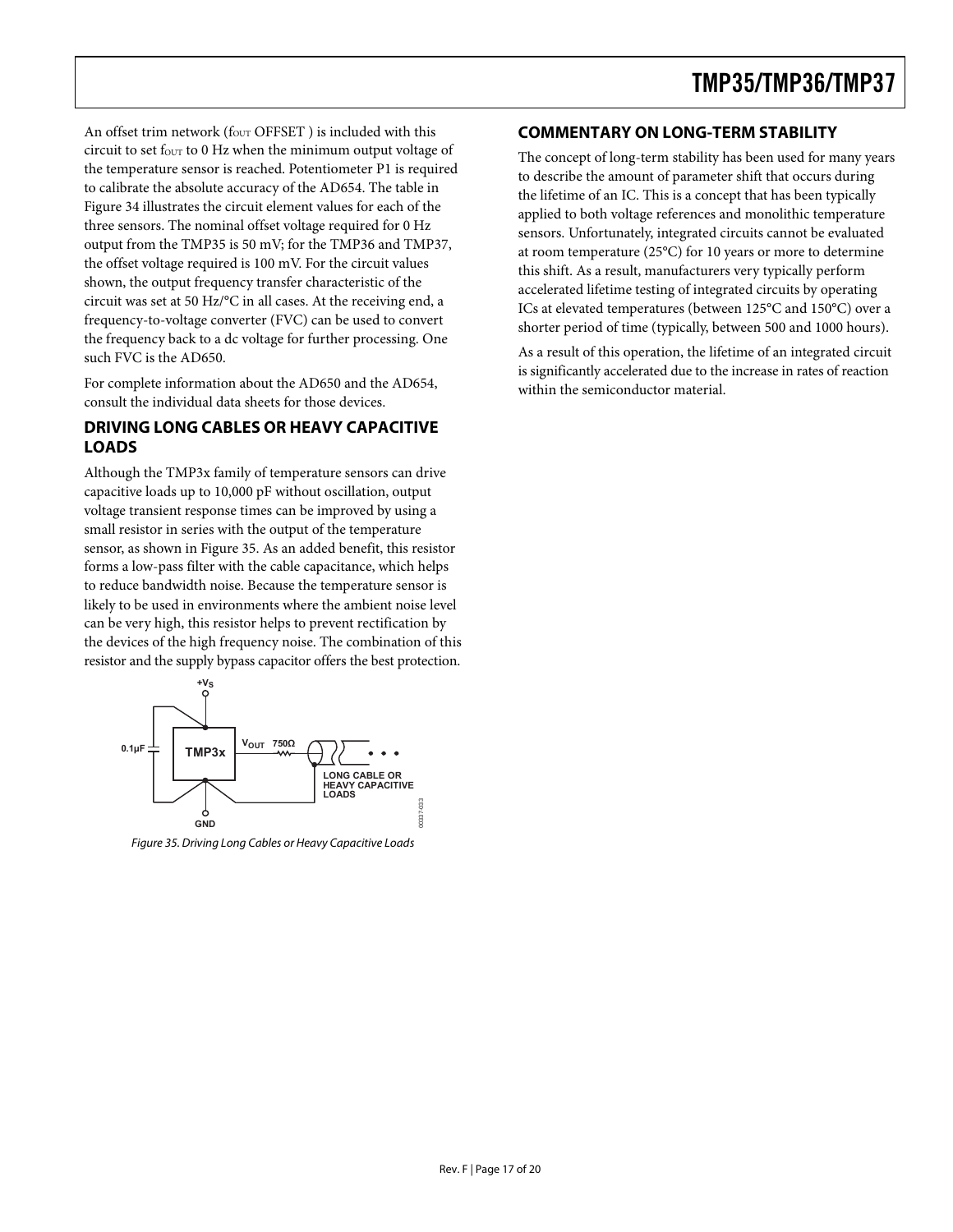<span id="page-17-0"></span>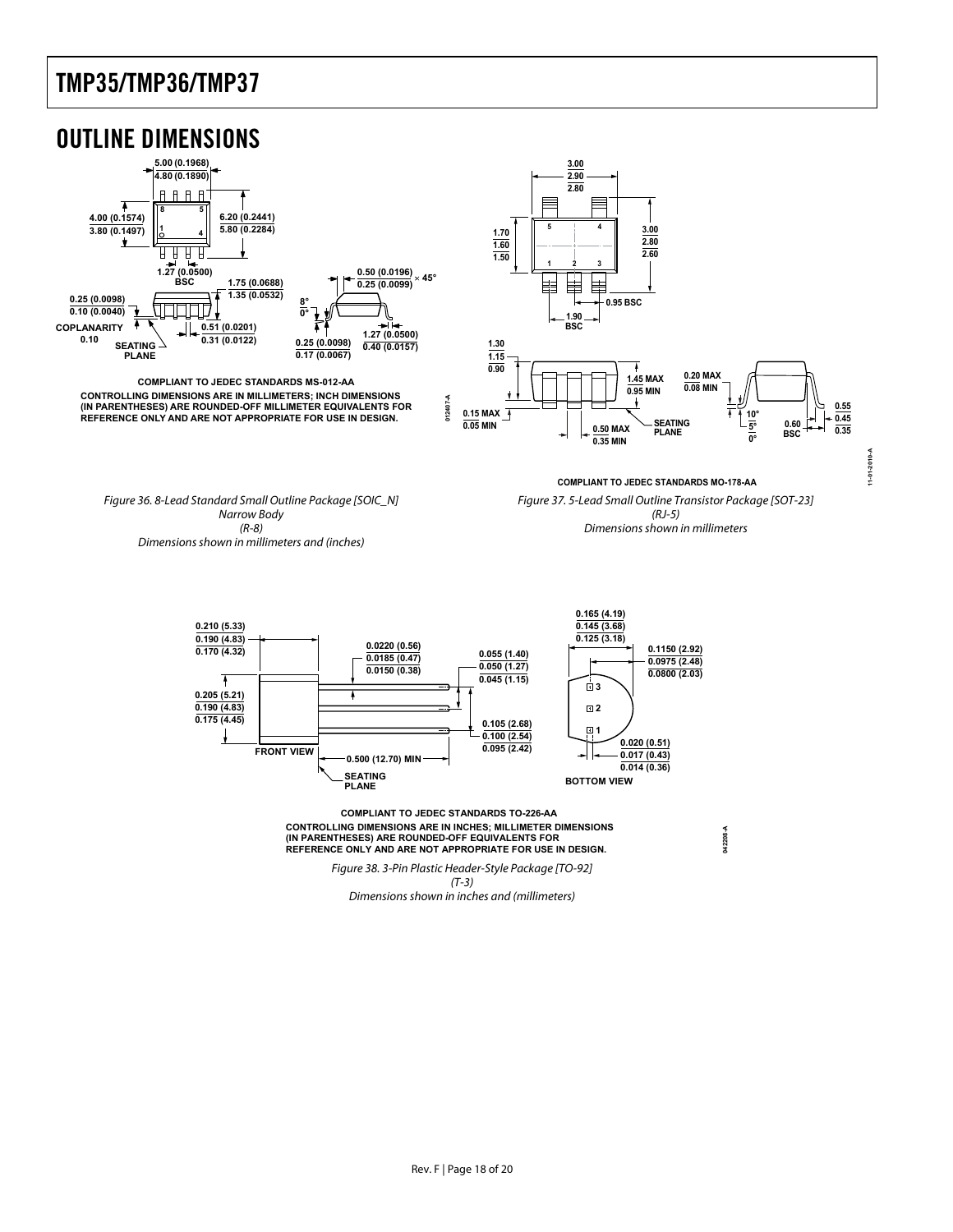### <span id="page-18-0"></span>**ORDERING GUIDE**

|                  | <b>Accuracy at</b> | <b>Linear Operating</b>              |                                                  | Package       |                  |
|------------------|--------------------|--------------------------------------|--------------------------------------------------|---------------|------------------|
| Model $1, 2$     | 25°C (°C max)      | <b>Temperature Range</b>             | <b>Package Description</b>                       | <b>Option</b> | <b>Branding</b>  |
| TMP35FSZ-REEL    | ±2.0               | 10°C to 125°C                        | 8-Lead Standard Small Outline Package (SOIC_N)   | $R-8$         |                  |
| TMP35GRT-REEL7   | ±3.0               | 10°C to 125°C                        | 5-Lead Small Outline Transistor Package (SOT-23) | $RJ-5$        | T <sub>5</sub> G |
| TMP35GRTZ-REEL7  | ±3.0               | 10°C to 125°C                        | 5-Lead Small Outline Transistor Package (SOT-23) | $RJ-5$        | #T11             |
| TMP35GS          | ±3.0               | 10°C to 125°C                        | 8-Lead Standard Small Outline Package (SOIC_N)   | $R-8$         |                  |
| <b>TMP35GT9</b>  | ±3.0               | 10°C to 125°C                        | 3-Pin Plastic Header-Style Package (TO-92)       | $T-3$         |                  |
| TMP35GT9Z        | ±3.0               | 10°C to 125°C                        | 3-Pin Plastic Header-Style Package (TO-92)       | $T-3$         |                  |
| ADW75001Z-0REEL7 | ±3.0               | $-40^{\circ}$ C to $+125^{\circ}$ C  | 5-Lead Small Outline Transistor Package (SOT-23) | $RJ-5$        | #T6G             |
| TMP36FS          | ±2.0               | $-40^{\circ}$ C to +125 $^{\circ}$ C | 8-Lead Standard Small Outline Package (SOIC_N)   | $R-8$         |                  |
| TMP36FS-REEL     | ±2.0               | $-40^{\circ}$ C to +125 $^{\circ}$ C | 8-Lead Standard Small Outline Package (SOIC_N)   | $R-8$         |                  |
| TMP36FSZ         | ±2.0               | $-40^{\circ}$ C to +125 $^{\circ}$ C | 8-Lead Standard Small Outline Package (SOIC_N)   | $R-8$         |                  |
| TMP36FSZ-REEL    | ±2.0               | $-40^{\circ}$ C to +125 $^{\circ}$ C | 8-Lead Standard Small Outline Package (SOIC_N)   | $R-8$         |                  |
| TMP36GRT-REEL7   | ±3.0               | $-40^{\circ}$ C to $+125^{\circ}$ C  | 5-Lead Small Outline Transistor Package (SOT-23) | $RJ-5$        | T <sub>6</sub> G |
| TMP36GRTZ-REEL7  | ±3.0               | $-40^{\circ}$ C to +125 $^{\circ}$ C | 5-Lead Small Outline Transistor Package (SOT-23) | $RJ-5$        | #T6G             |
| TMP36GS          | ±3.0               | $-40^{\circ}$ C to +125 $^{\circ}$ C | 8-Lead Standard Small Outline Package (SOIC_N)   | $R-8$         |                  |
| TMP36GS-REEL     | ±3.0               | $-40^{\circ}$ C to $+125^{\circ}$ C  | 8-Lead Standard Small Outline Package (SOIC_N)   | $R-8$         |                  |
| TMP36GS-REEL7    | ±3.0               | $-40^{\circ}$ C to $+125^{\circ}$ C  | 8-Lead Standard Small Outline Package (SOIC_N)   | $R-8$         |                  |
| TMP36GSZ         | ±3.0               | $-40^{\circ}$ C to $+125^{\circ}$ C  | 8-Lead Standard Small Outline Package (SOIC_N)   | $R-8$         |                  |
| TMP36GSZ-REEL    | ±3.0               | $-40^{\circ}$ C to $+125^{\circ}$ C  | 8-Lead Standard Small Outline Package (SOIC_N)   | $R-8$         |                  |
| TMP36GSZ-REEL7   | ±3.0               | $-40^{\circ}$ C to $+125^{\circ}$ C  | 8-Lead Standard Small Outline Package (SOIC_N)   | $R-8$         |                  |
| <b>TMP36GT9</b>  | ±3.0               | $-40^{\circ}$ C to +125 $^{\circ}$ C | 3-Pin Plastic Header-Style Package (TO-92)       | $T-3$         |                  |
| TMP36GT9Z        | ±3.0               | $-40^{\circ}$ C to $+125^{\circ}$ C  | 3-Pin Plastic Header-Style Package (TO-92)       | $T-3$         |                  |
| TMP37FT9         | ±2.0               | 5°C to 100°C                         | 3-Pin Plastic Header-Style Package (TO-92)       | $T-3$         |                  |
| TMP37FT9-REEL    | ±2.0               | 5°C to 100°C                         | 3-Pin Plastic Header-Style Package (TO-92)       | $T-3$         |                  |
| TMP37FT9Z        | ±2.0               | 5°C to 100°C                         | 3-Pin Plastic Header-Style Package (TO-92)       | $T-3$         |                  |
| TMP37GRT-REEL7   | ±3.0               | 5°C to 100°C                         | 5-Lead Small Outline Transistor Package (SOT-23) | $RJ-5$        | T <sub>7</sub> G |
| TMP37GRTZ-REEL7  | ±3.0               | 5°C to 100°C                         | 5-Lead Small Outline Transistor Package (SOT-23) | $RJ-5$        | #T12             |
| TMP37GSZ         | ±3.0               | 5°C to 100°C                         | 8-Lead Standard Small Outline Package (SOIC_N)   | $R-8$         |                  |
| TMP37GSZ-REEL    | ±3.0               | 5°C to 100°C                         | 8-Lead Standard Small Outline Package (SOIC_N)   | $R-8$         |                  |
| <b>TMP37GT9</b>  | ±3.0               | 5°C to 100°C                         | 3-Pin Plastic Header-Style Package (TO-92)       | $T-3$         |                  |
| TMP37GT9-REEL    | ±3.0               | 5°C to 100°C                         | 3-Pin Plastic Header-Style Package (TO-92)       | $T-3$         |                  |
| TMP37GT9Z        | ±3.0               | 5°C to 100°C                         | 3-Pin Plastic Header-Style Package (TO-92)       | $T-3$         |                  |

<sup>1</sup> Z = RoHS Compliant Part.<br><sup>2</sup> W = Qualified for Automotive Applications.